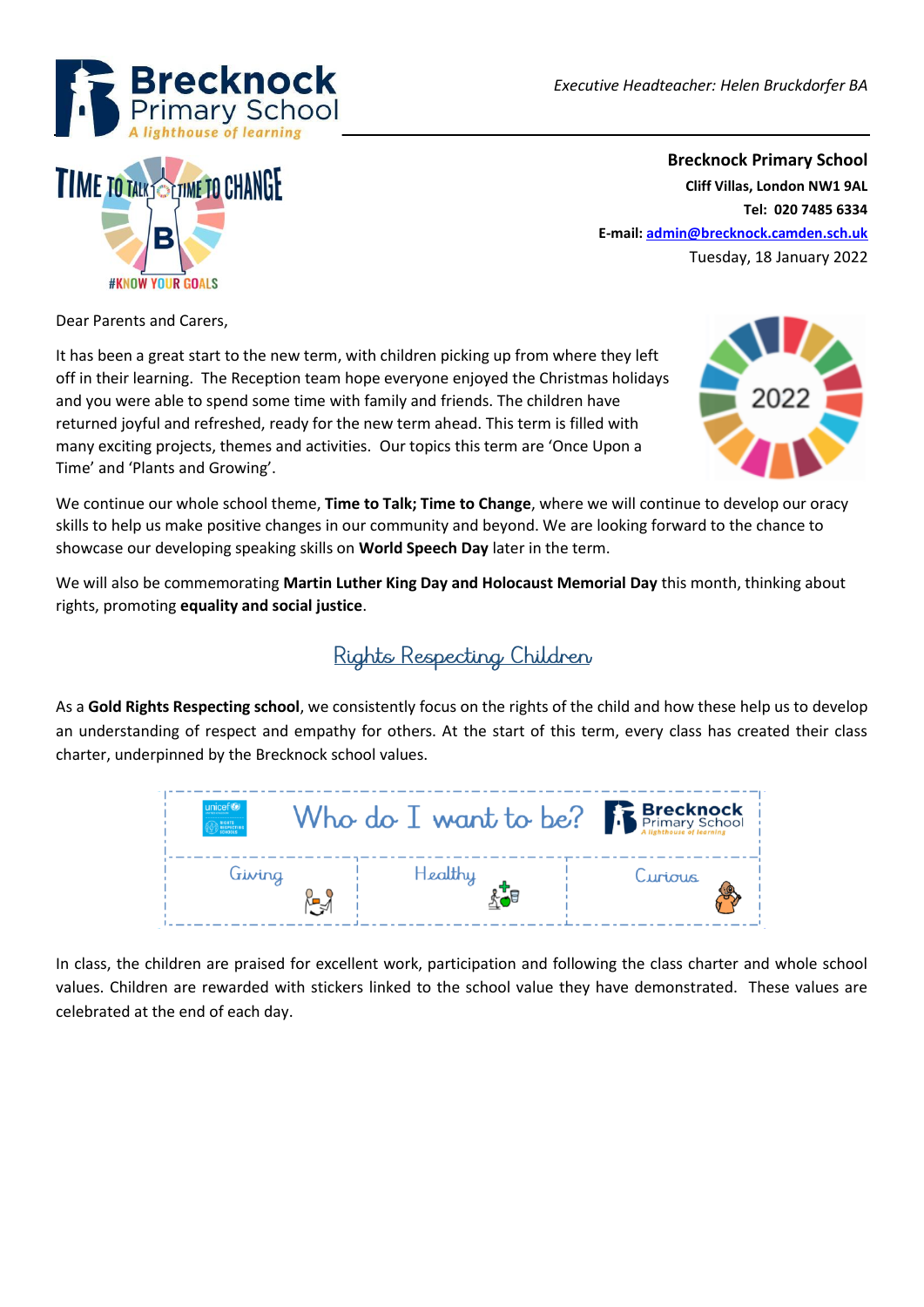## Values Locus

One of our whole school resolutions is to focus more on being **healthy**, one of our important school values. As part of



this focus we will be developing children's understanding of how to be and stay healthy, including discussions about healthy eating, the important of physical activity, sleep and looking after their mental well-being.

As you may already know, as part of this we will be taking steps to becoming a water only school and we will send out information about other initiatives we are taking to become even healthier.

#### Learning in Reception

The **attached leaflet and learning planner** gives you an overview of the learning that will be taking place this term in your child's year group. Through our 'Once Upon a Time' topic the children will be listening to lots of traditional tales and re-telling them, both orally and through writing. We will get into role as characters from the stories and perform them to our friends. Our topic after half term will be 'Plants and Growing'. We will learn about the life-cycle of a plant, plant seeds of our own and watch them grow into plants.

All classes in EYFS use **Learning Planners** to support children to learn. The learning planners will be sent to you at the beginning of each term via Parent Hub. Please also keep an eye out for 'This week in Reception' on the notice board and on Parent Hub. This gives you detailed information about what the children will be learning each week.

#### Attendance and Punctuality

We understand that reaching 100% daily attendance is challenging at this time. **We encourage you to monitor your child's attendance using Parent Hub to ensure their attendance remains excellent. Please ensure you download the Parent Hub App to access your child's profile.**

We send the majority of the schools communications via email, including the newsletter which is sent every Thursday and uploaded to the school website. Letters for trips, dinner money and anything in relation to finance is sent via your ParentPay account. We also send short messages that we need to communicate with you quickly through the Parent Hub app.

The school **gates open at 8:50am** in order for lessons to **start at 9.00am. Please ensure you follow the one way systems in place to allow for social distancing.** 

#### Home Learning

| <b>Home Learning</b> | Please ensure your child comes to school every day with their book bag;                                                                      |
|----------------------|----------------------------------------------------------------------------------------------------------------------------------------------|
|                      | school has supplied one for your child. Please do read and sign the                                                                          |
|                      | reading journal - your class teacher will have added a key question about                                                                    |
|                      | the picture story book your child has selected to take home. You can                                                                         |
|                      | change the picture story book as often as required and we do encourage                                                                       |
|                      | this!                                                                                                                                        |
|                      | Your child will also take home two levelled books each week. Please ask<br>your child to read this to you daily and celebrate their success. |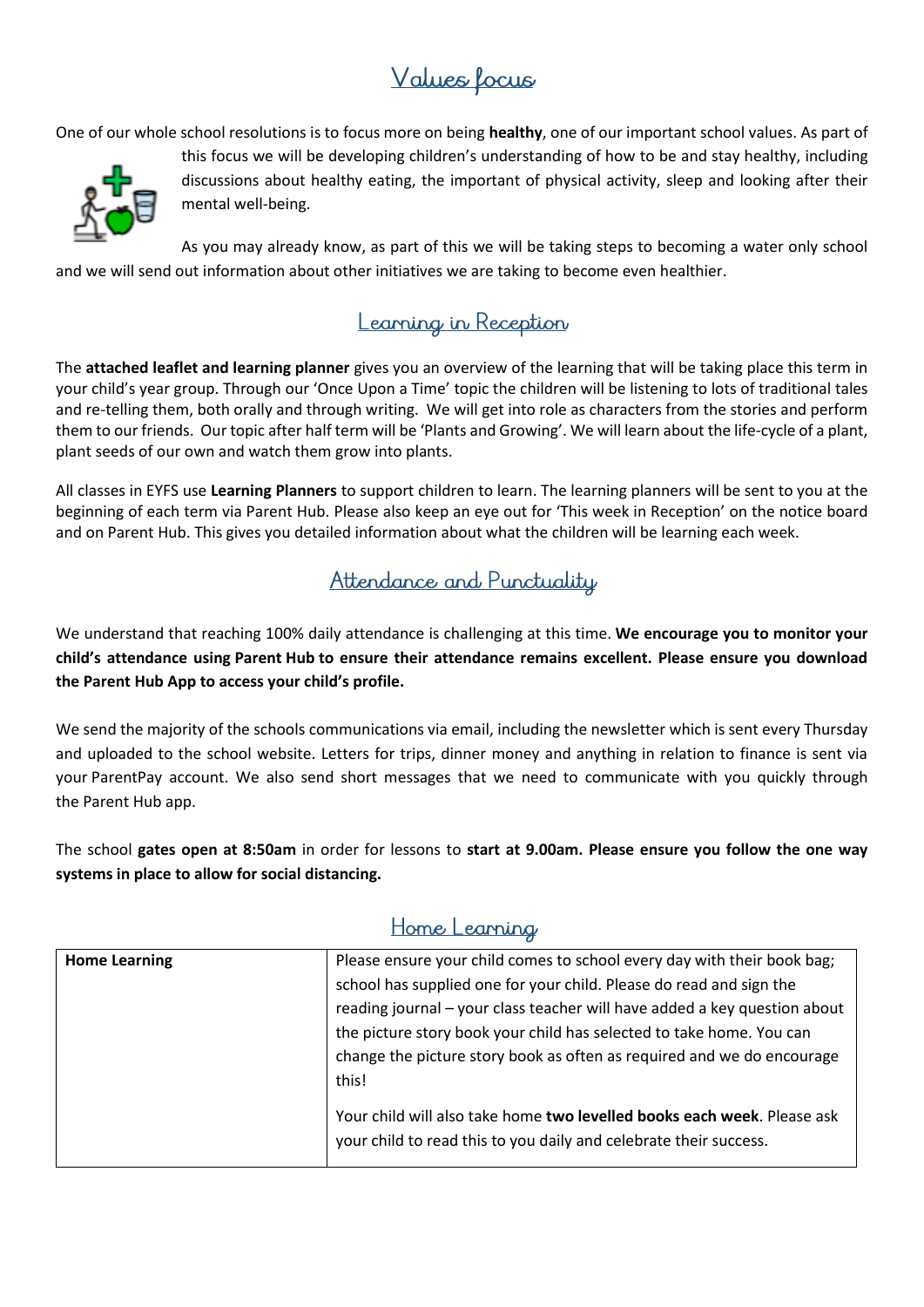|                                  | To support their phonics learning, your child will be provided with Phase<br>2 and Phase 3 phonics resources and flashcards. Please do practise these<br>sounds at home.                                                                                                                                                                                                                                                                                                                                                                                                                                                                                                                                                        |
|----------------------------------|---------------------------------------------------------------------------------------------------------------------------------------------------------------------------------------------------------------------------------------------------------------------------------------------------------------------------------------------------------------------------------------------------------------------------------------------------------------------------------------------------------------------------------------------------------------------------------------------------------------------------------------------------------------------------------------------------------------------------------|
|                                  | In EYFS the children will be learning poems and songs regularly as this will<br>help develop their oracy skills. We will share these with you as your child<br>may enjoy performing them for you.                                                                                                                                                                                                                                                                                                                                                                                                                                                                                                                               |
| <b>Reading</b>                   | Parental and guardian support is hugely important for developing<br>reading skills, confidence and understanding. Even if children are<br>independent readers, we still encourage parents to read with them or<br>listen to them and discuss the books they are reading.<br>Children need to read at home for at least 10 minutes a day<br>and complete a short daily reflection ('I enjoyed this book because' 'It<br>was funny when' or alternatively an adult can write the comment for<br>them) in their reading records.                                                                                                                                                                                                   |
|                                  | When reading stories with your child, encourage your child to look at the<br>front cover of a book. Ask them questions such as:                                                                                                                                                                                                                                                                                                                                                                                                                                                                                                                                                                                                 |
|                                  | What do they think the book will be about?<br>Why do they think this?<br>٠<br>Encourage your child to talk about the pictures in the story book.<br>Who is in the story?<br>What is happening?<br>Where is it happening?<br>This will help your child answer 'who, what and where' questions<br>supporting the development of their comprehension skills. You can<br>challenge your child further by asking them 'why' and 'how' questions.                                                                                                                                                                                                                                                                                     |
|                                  | Children's reading records and current reading book should be brought to<br>school every day as they are sometimes used, and referred to, in lessons.                                                                                                                                                                                                                                                                                                                                                                                                                                                                                                                                                                           |
| <b>Phonics</b><br><b>REVISED</b> | Phonics lessons take place twice daily in Reception and form the<br>foundations for learning to read and write. Last term your child received<br>a Sound Booklet appropriate to the phase of Letters and Sounds they are<br>learning. The books are an opportunity for parents and carers to practise<br>reading with their child and they are also a useful communication tool<br>between school and home, helping you to understand what your child is<br>working on now and what their next steps will be. As you will also be<br>aware, we are developing our approach to phonics teaching in line with<br>the Little Wandle programme and further information and support with<br>this will be coming throughout the term. |
|                                  | We recommend that you use the book for around 5 minutes per day. It<br>can be helpful to set a timer or a target, such as a number of pages, for<br>your child so that they have an achievable goal. When you feel that your<br>child confidently knows all of the sounds and tricky words in the book,<br>please return to the class teacher. They will then celebrate this with your<br>child and assign the next phase booklet.                                                                                                                                                                                                                                                                                              |
| <b>Fluency in maths</b>          | In Reception, supporting your child with the following will help to<br>develop your child's fluency in maths.                                                                                                                                                                                                                                                                                                                                                                                                                                                                                                                                                                                                                   |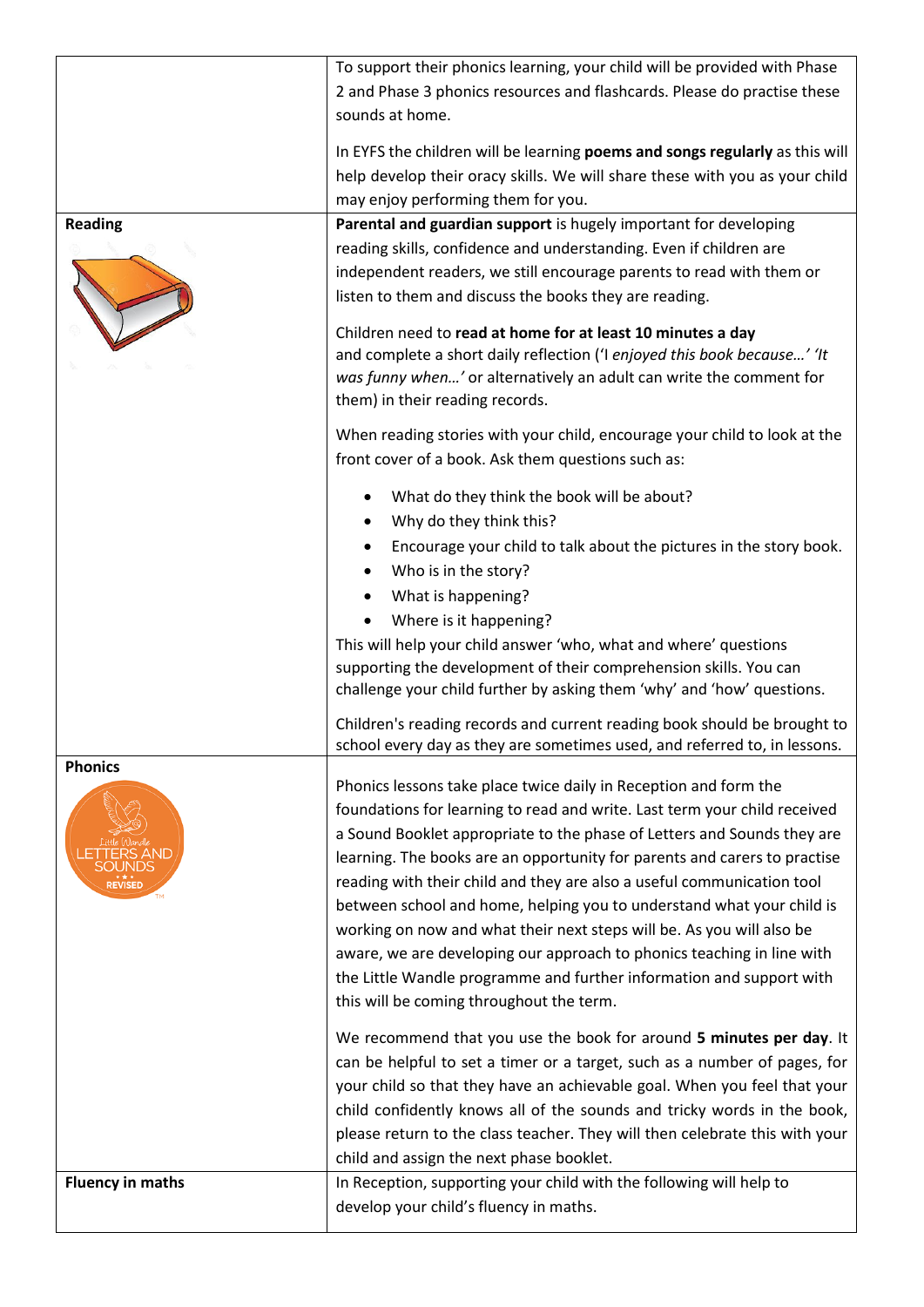|                       | Encourage your child to help you when out shopping by counting<br>and collecting objects to put into the basket, e.g. 'Can you get 2<br>apples?'<br>Play simple board games and encourage your child to count the<br>spots shown on the dice and the number of spaces to move.<br>Sing number-themed  counting rhymes and use your fingers<br>or small props to help count the items, e.g. 10 Green Bottles.<br>Go on a number hunt! Look for numbers when you are at home<br>or outside e.g. door numbers, car registration numbers or on food<br>packets or in magazines. Ask your child to read the numbers to<br>you. |
|-----------------------|---------------------------------------------------------------------------------------------------------------------------------------------------------------------------------------------------------------------------------------------------------------------------------------------------------------------------------------------------------------------------------------------------------------------------------------------------------------------------------------------------------------------------------------------------------------------------------------------------------------------------|
| words<br><b>New</b>   | Direct vocabulary teaching takes place every day. Each Friday, children                                                                                                                                                                                                                                                                                                                                                                                                                                                                                                                                                   |
| me about the<br>word: | choose one of their new words to wear on a sticker. We encourage you to<br>speak to your child about their chosen word each week as this will help<br>them to deepen their understanding of the word and to develop their<br>oracy skills!                                                                                                                                                                                                                                                                                                                                                                                |

Reading books and reading records should be kept in the book bag as these are used/referred to regularly in class. Letters for trips and other correspondence will be issued through Parent Hub. Newsletters are sent via Parent Hub every Thursday and will also appear on the website.

#### PF

PE will take place every **Wednesday.** Children **will not be changing for PE** so please ensure they wear appropriate clothes for physical activity on these days, including trainers.

Please see below, a list of key dates. These will be updated when necessary and we will share any updated via the newsletter and the notice board by the school office. As always, we are available at pickup to discuss any queries at the end of each school day.

Kind regards,

The Reception Team